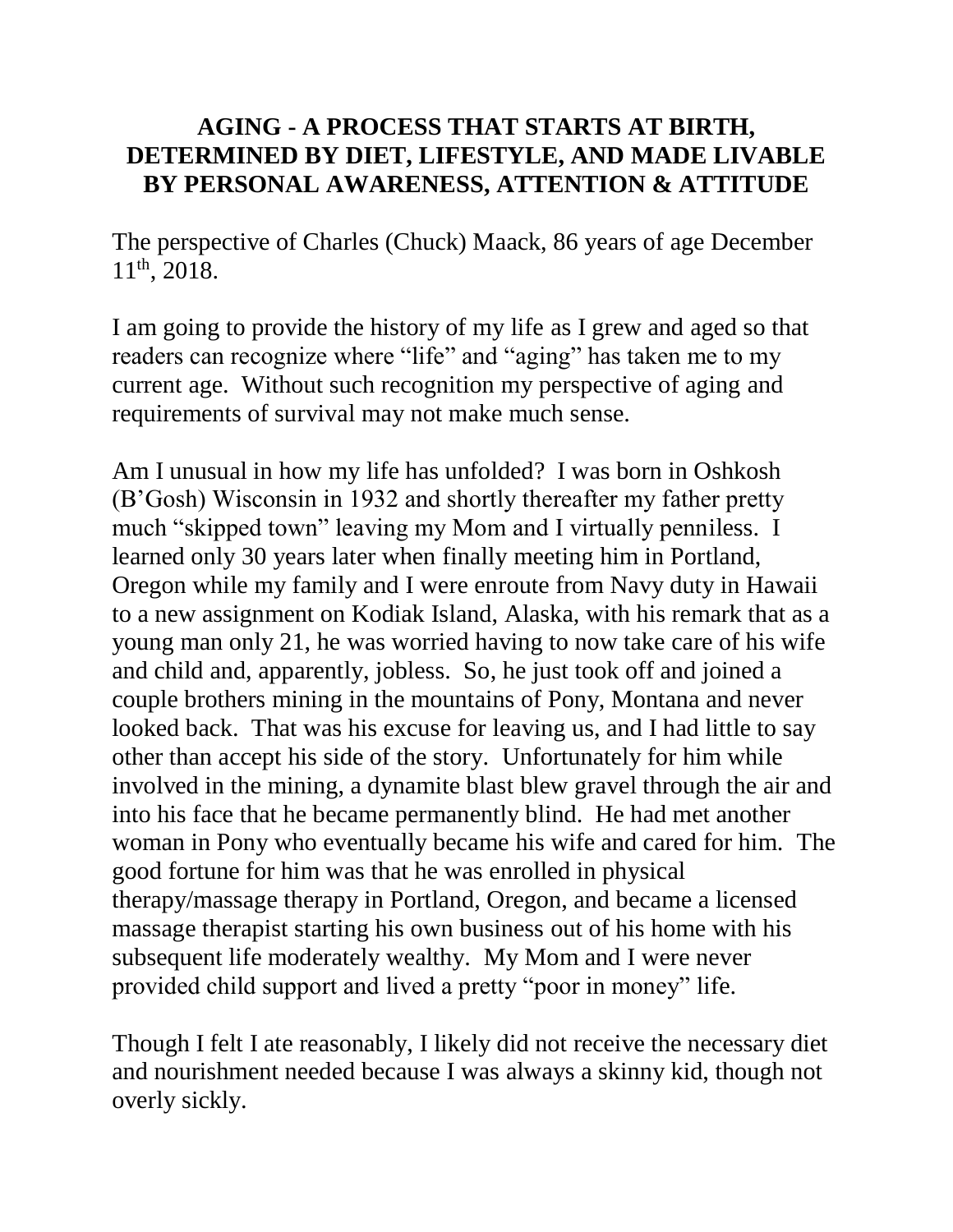I didn't even realize while growing up in Oshkosh through the Great Depression that started just before my birth and with some bounces in economy never recovered until after World War II, what it meant to be poor other than knowing every penny was important (to this day I will pick up any penny I see on the ground). Fortunately, our neighborhood was filled with other children around my same age and who, despite having fathers, were not wealthy and whose families lived from pay day to pay day. We all played together, laughed together, fought with each other, and cried together, but all-in-all were close knit and at least comfortable with each other. As soon as able despite being very young, I found jobs to help earn money and be able to buy my own clothing and inexpensive necessities. My first "injury" occurred round 12 years of age when I flipped over my bicycle and landed on my face, breaking my nose! Fixed by a doctor with a spoon on one side and his thumb on the other with one "crack" back into place. A difficult period in those years followed my Mom marrying a man who turned out to be a mean drunk following every pay day. He abused both my Mom and I and if there was ever a reason to hate someone, that occurred with me though I dislike the word "hate." I saw my future as bleak and as soon as I turned 17 years of age in 1949 I enlisted in the Navy. Fortunately, some years later my Mom divorced this man and lived a reasonably comfortable life until her death at age 96.

And that leads to the rest of my story as I began the growing, maturing, and aging process. Having enlisted in the Navy and entering a world far from that I had previously experienced turned out to have been the best decision of my life. As I mentioned earlier, I was a skinny kid, and being so I was aware of my difference in stature than most of my shipmates. That was made more evident when, during a military inspection by the Commanding Officer in Trinidad, British West Indies, he made the remark in front of all my shipmates, "why are you so skinny, are you ill?" Somewhat embarrassing but looking back I think that remark was the beginning of my forging an attitude of confidence in myself to accept ridicule, if merited, and do something about it. *My first health issue also occurred there in 1951 when my right lung collapsed.*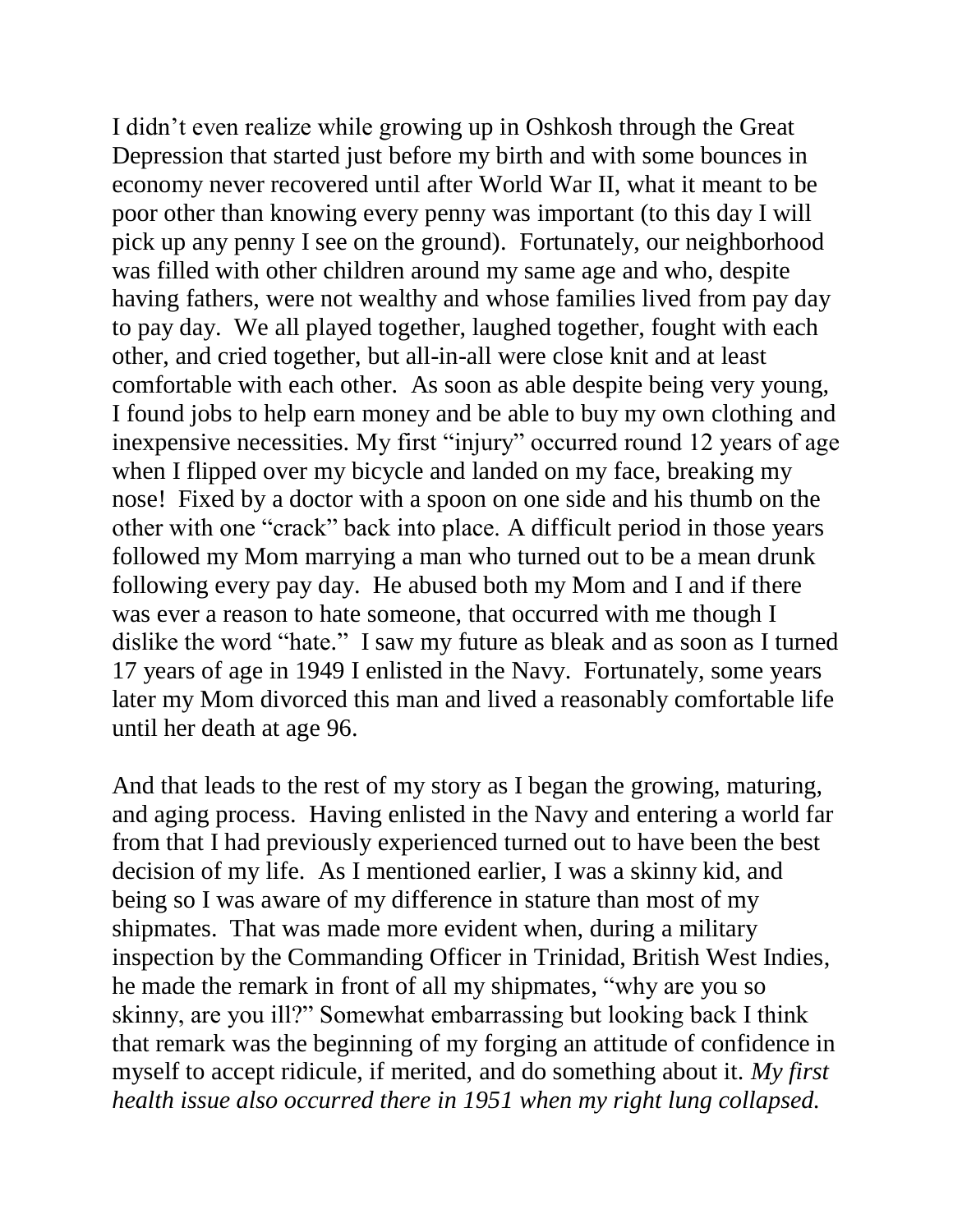I expect my "skinny" and smoking too many cigarettes bought me to this first health lesson learned (well, not quite "learned" as you will read later)! I admit to living a somewhat wild lifestyle during those first couple years in the Navy that certainly would not be considered good for my health and likely detrimental to my aging process if not changed.

That initial enlistment turned into a Naval career when I realized I was making something of myself as an individual and advancing in my specialty at a more than anticipated rate. My marriage to AnnaBelle Perlog of Canton, Ohio shortly after my re-enlistment for another four years certainly made a continued difference in my well-being as well as confidence in myself to now be a loving/caring husband and subsequently father (better yet, Dad!) to our eventual four children. During our first Navy assignment together on Guam, on May 15, 1955 (I remember the day clearly!) I experienced *my second health issue* when a severe flash of pain across my chest caused me to drop to the floor. I thought I was having a heart attack at only 22 years of age! Turns out that my foolishness in returning to smoking following the lung collapse four years earlier had weakened that same lung! Fortunately, and with this wake-up call and for certain stopping smoking, the problem resolved with no further such issues. Now married and my wife serving regular, nourishing meals, I began a more appropriate diet and lifestyle and a regular weight gaining process for my 6'1" medium to large frame to an eventual 225 lbs.

My confidence grew as I continued to advance in my Navy specialty and the support of my wife. Having never involved myself in sports, I began training in the martial art and sport of Kodokan Judo in 1961 at 28 years of age while stationed in Hawaii, and by this time, and the nourishment my wife had provided me in realistic eating habits, and by engaging in this physical activity, I had developed into a relatively strong, muscular "heavyweight" in this new endeavor, such that I was the Navy's Hawaiian Area Heavyweight Judo Champion in 1962.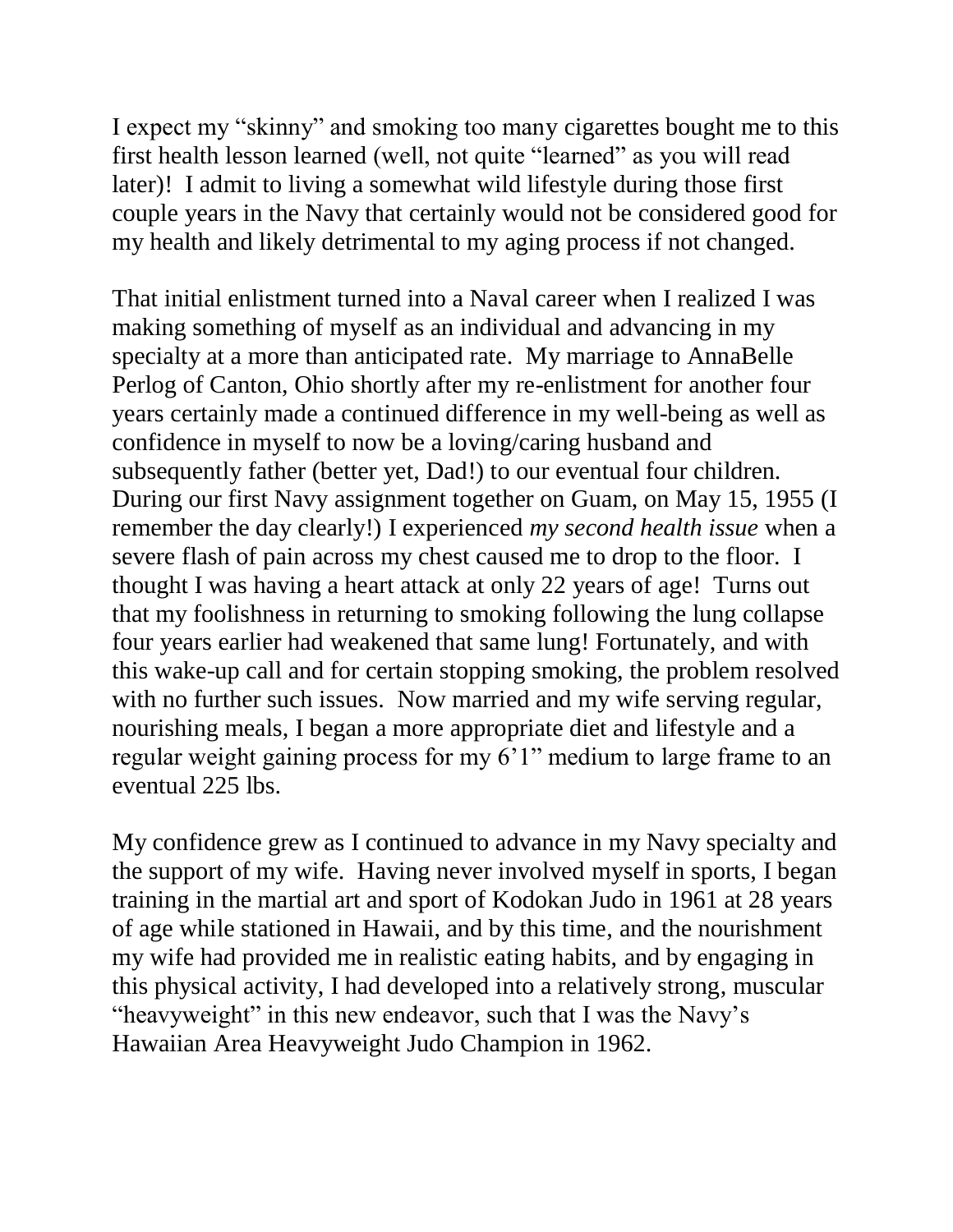The career in the Navy was good for me and our family as I continued to advance ultimately to the top of the enlisted rating – Master Chief Cryptologic Technician with collateral duty near the end of my career as senior enlisted Command Master Chief. My aging process became a bit more evident in 1973 at the age of 40 while stationed in London, England when I experienced *my third health issue* of severe prostatitis with side effects of hallucinations and extreme illness while the physician was treating me for what he thought was influenza. By the time the prostatitis was determined after almost a month, I had lost thirty pounds and though a cardiologist said my heart sac had slight damage, it was not threatening.

When that Navy career came to its eventual close, I/we moved to what we in the military call "civilian" life.

That "civilian" life continued to be supportive to our family along with the benefits of continued military retirement income and life-long health coverage.

But over these years I was aging in years and *my fourth health issue and first major health issue* in that civilian life hit me at just turning 60 years of age with the diagnosis of Prostate Cancer, a "men's" disease that some survive with early eradication of the cancer, too many die because that cancer has already metastasized throughout their body, yet others – as was my case – continued to survive despite our cancer recurring following initial treatment of surgical removal of the prostate gland, or radiation to the prostate gland and its periphery, or, as in my case, both. That continued survival for me meant moving to a variety of medications, some toxic to the system, not expected to cure, but rather considered "palliative" care to prolong our lives. And over these many years treating my prostate cancer, imaging at various times to determine if my cancer had metastasized indicated it apparently had not; yet if I stopped medications my PSA blood level would elevate indicating cancer activity "somewhere." The imaging did determine *my fifth health issue* of degeneration in the spine, a slipped disc (required shaving of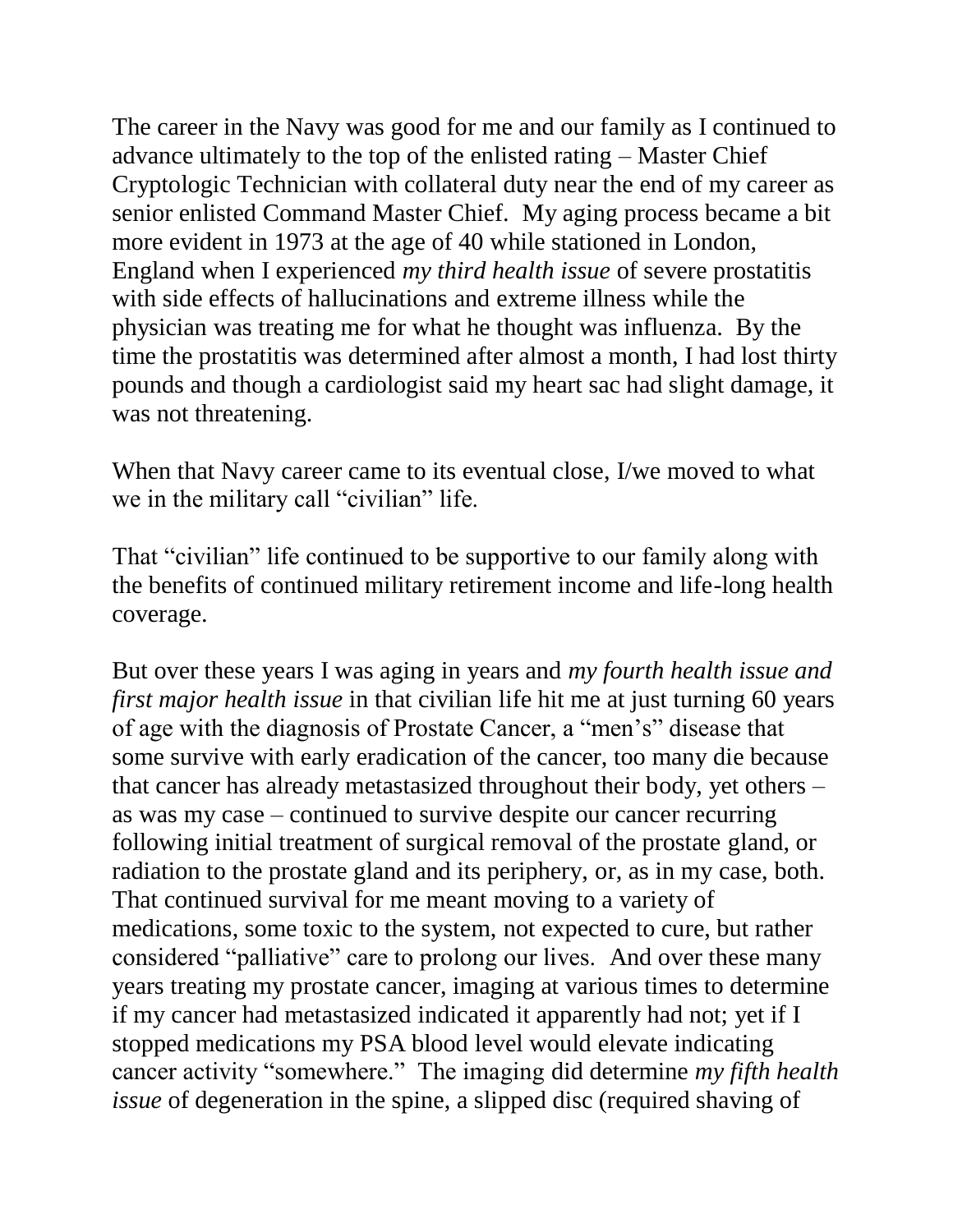disc between L4 and L5 vertebrae to clear disc from spinal nerves that had been causing severe pain down the spine and buttocks into upper thighs), as well as degeneration present in knees, hips, and in several areas as expected from aging.

I learned that my father and his brothers had all experienced prostate cancer, though apparently caught early on and, as far as I know, not the cause of eventual demise in their 90s; it is well known that with prostate cancer in the family, the likelihood of being diagnosed is increased.

And thus, in my case, began the REAL process of continued aging while intent on "living."

"Life" depends on what we, as individuals, choose to make of it. We must pay attention to our diet and lifestyle. We are all destined to die at a time, I believe, has been pre-determined by my/our God. If we can accept that destiny yet take charge of our lives heading to that destiny, we can make it through life's obstacles and issues of health much more comfortably enjoying every day that continues to that end. I have learned that is very important that we look at life's challenges as something to come upon, then do whatever necessary to make what has occurred "livable." We should always have this positive attitude since it will carry us through what may be hard times back to at least reasonable times, and hopefully for many, the former "good" times.

Very importantly, we must do everything possible to avoid depression. That could mean recognizing a "down" feeling and doing something about it early on either by seeing a physician or taking time to research and recognize what "depression" is all about, or better - both. Depression has a physical effect in our system by igniting stress hormones that can then cause or magnify any number of health issues. Every one of us is capable to do something about depression. It has become my opinion that with determination to fight the onset of depression by immediately attacking the reason for the developing depression, either in discussion with family or close friends, if religious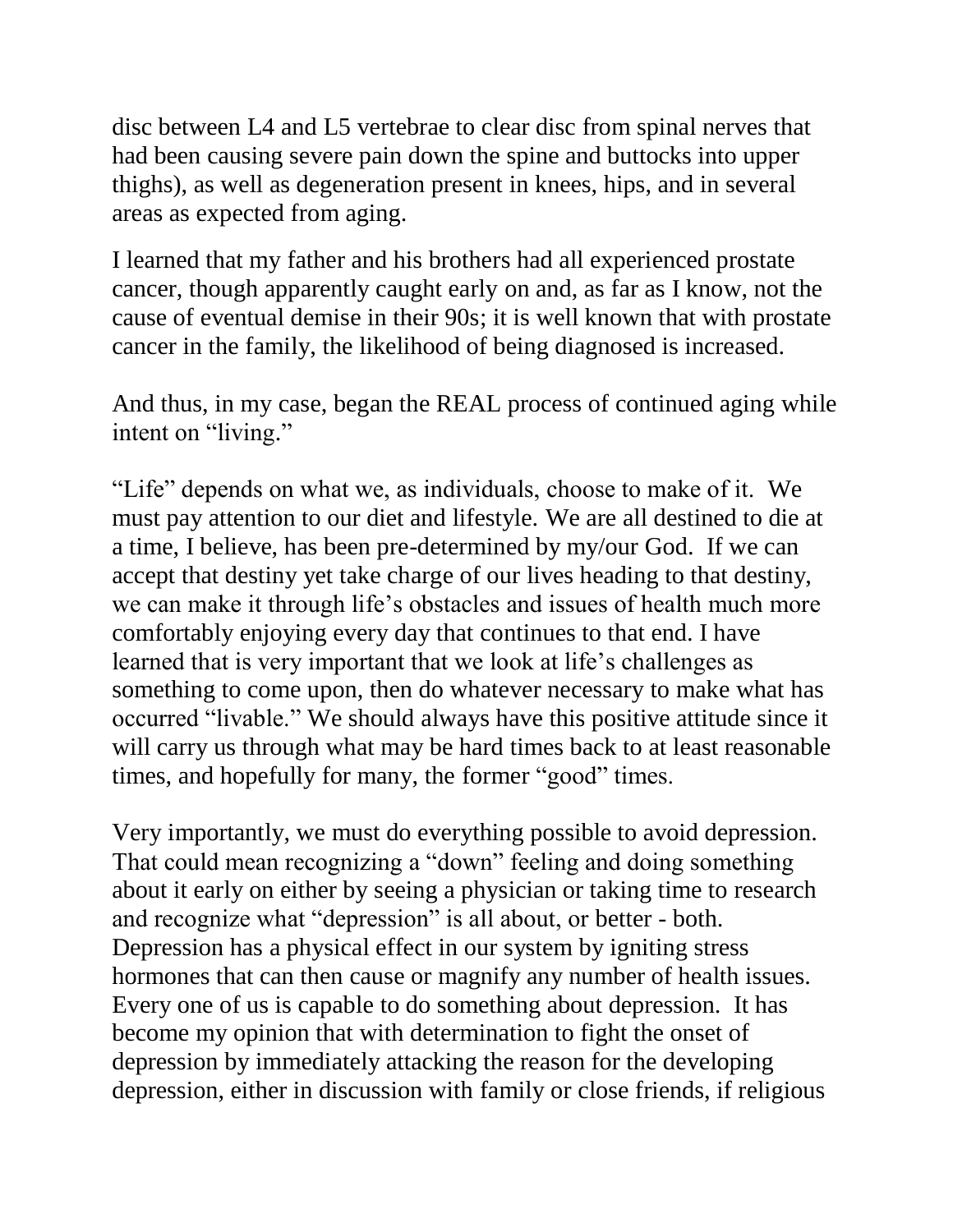with your minister, priest, or rabbi, with your family physician, or possibly better yet, a Psychiatrist, you can combat this effect. Many remark "Psychiatrist?!" and are prone to ignore such an idea. The medical profession of psychiatry has evolved because of its very important necessity! These professionals, in company with Psychologists, work wonders in solving the worries and concerns of people experiencing difficulties that have led them to depression.

If you are not engaged in some form of activity or volunteer project, get involved! Being mentally as well as physically involved in outside activities takes your mind off likely trivial concerns that otherwise dwell in your mind and can cause depression. Helping others, even by just "being there," provides a sense of pride and worthiness that uplifts your well-being. This reference provides a comprehensive explanation of the effects of depression in your system: <https://tinyurl.com/yc73fqdf>

What you have read to now pretty much explains why, despite obstacles faced in life and in health, I have continued to this current age of 86 years. I have experienced the discomfort of cancer and its, so far, 26 years of treatment. I have experienced because of cancer and the medications necessary in its treatment, the loss of muscle, strength, frailty, weakness, fatigue and the decline in bone and joints that also come with aging*. I have experienced other serious health issues including (sixth) squamous cell cancer to the right side of my face that required an Otolaryngologist with experience in the nerves running down that area to provide the surgical removal of that somewhat large "lump" that had developed; fortunately, totally cleaned out. Also, (seventh & eighth) pulmonary embolism (blood clotting) blocking both lungs simultaneously on two separate occasions that I consider "by the Grace of my God" I survived since these are life-threatening issues and many do not survive even a first such blockage. I have experienced (ninth and tenth) the loss of feeling in my left hand and lower arm along with confusion and slurring speech that required trips to the ER, also on two separate occasions, and since having subsided within hours apparently (thankfully) ruled out as "stroke." But still I have survived!*